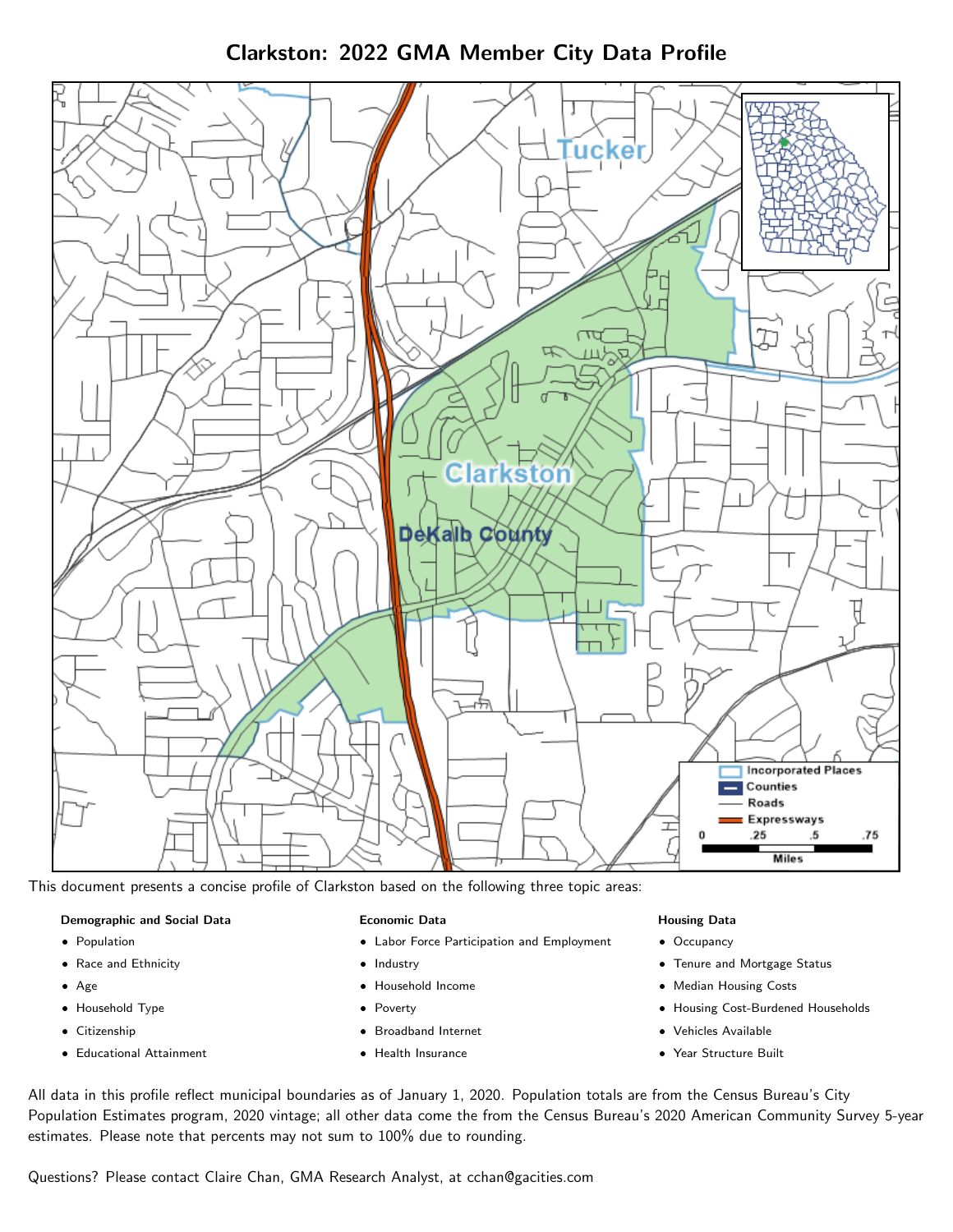# Clarkston: Demographic and Social





Age 0% 2% 4% 6% 8% Male **Female** 8% 6% 4% 2% 85 and over 80-84 75-79 70-74 65-69 60-64 55-59 50-54 45-49 40-44 35-39 30-34 25-29 20-24 15-19  $10-14$ 5-9 Under 5

**Citizenship** 



Source: American Community Survey, 2020 5-year estimates, table B05002 Source: American Community Survey, 2020 5-year estimates, table B15002



Source: U.S. Census Bureau, City Population Estimates, 2020 vintage Source: American Community Survey, 2020 5-year estimates, table B03002

## Household Type



Source: American Community Survey, 2020 5-year estimates, table B01001 Source: American Community Survey, 2020 5-year estimates, table B11001

### Educational Attainment



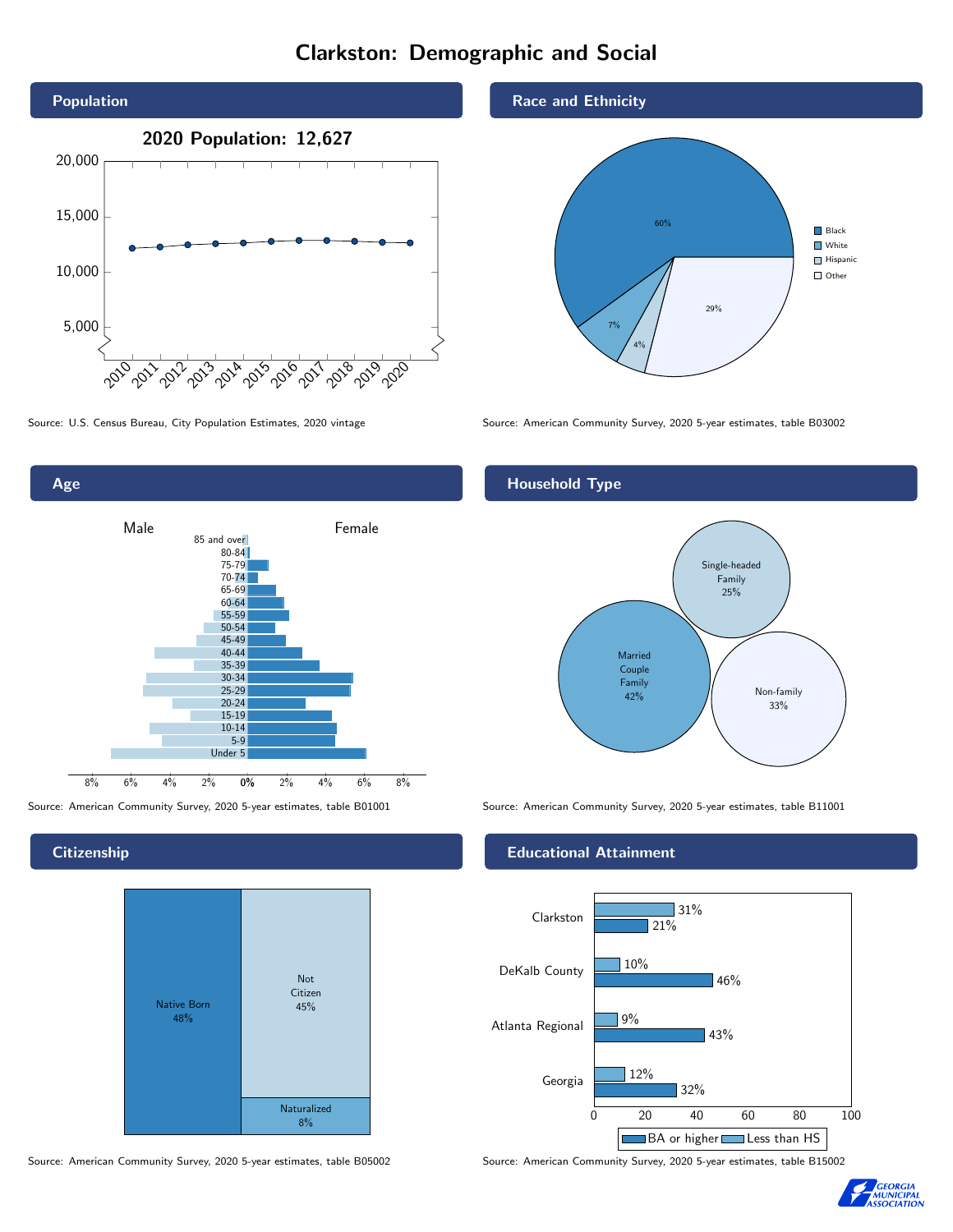# Clarkston: Economic





Source: American Community Survey, 2020 5-year estimates, table B23001 Note: Unemployment rate is based upon the civilian labor force.



Source: American Community Survey, 2020 5-year estimates, tables B19013 and B19025 Source: American Community Survey, 2020 5-year estimates, table B17010



Source: American Community Survey, 2020 5-year estimates, table B28002 Source: American Community Survey, 2020 5-year estimates, table B18135

#### Industry

| Agriculture, forestry, fishing and hunting, and mining      | $0\%$ |
|-------------------------------------------------------------|-------|
| Construction                                                | 6%    |
| Manufacturing                                               | 20%   |
| <b>Wholesale Trade</b>                                      | $4\%$ |
| Retail Trade                                                | 20%   |
| Transportation and warehousing, and utilities               | 7%    |
| Information                                                 | 2%    |
| Finance and insurance, real estate, rental, leasing         | $1\%$ |
| Professional, scientific, mgt, administrative, waste mgt    | $7\%$ |
| Educational services, and health care and social assistance | 14%   |
| Arts, entertainment, recreation, accommodation, food        | 11%   |
| service                                                     |       |
| Other services, except public administration                | 6%    |
| Public administration                                       | $1\%$ |

Source: American Community Survey, 2020 5-year estimates, table C24030

### Poverty



## **Health Insurance**